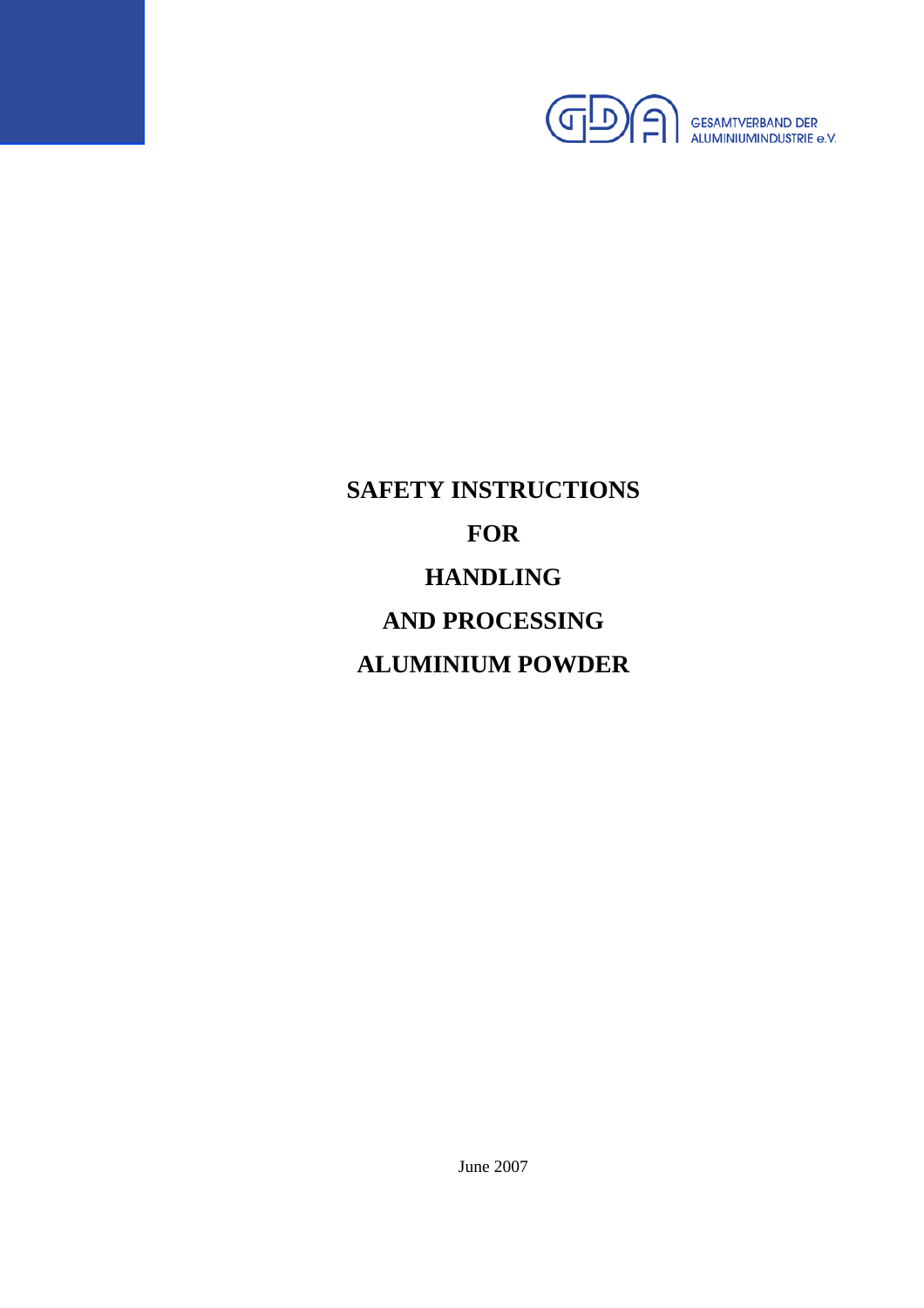

Am Bonneshof 5 40474 Düsseldorf

Postfach 10 54 63 40045 Düsseldorf

Tel.: +49 211 4796 – 0 Fax: +49 211 4796 – 408

www.aluinfo.de

The information provided here has been checked carefully and to the best of our knowledge and belief is correct; nevertheless, we accept no responsibility for it. Checking whether recommendations have been correctly implemented is outside our control. This is the responsibility of the user. Any liability on our part whatsoever is hereby expressly excluded.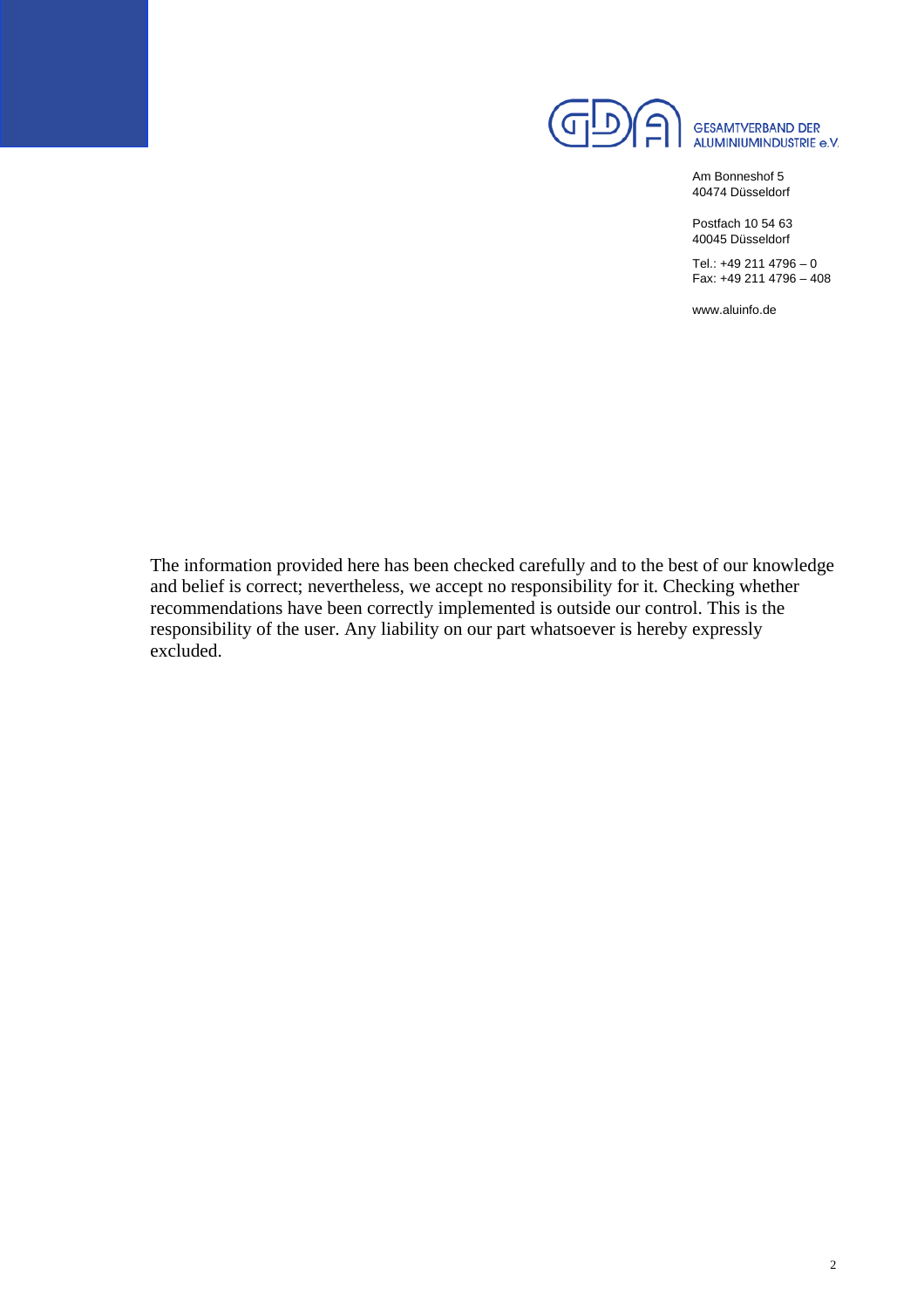

# **SAFETY INSTRUCTIONS FOR HANDLING AND PROCESSING ALUMINIUM POWDER**

## **CONTENT**

- I. Characteristics of aluminium powders and their hazard potential
- II. Storage, handling and protective equipment
- III. Causes of fires and explosions and how to avoid them
- IV. Measures to be taken in case of spillage, accidents and fire fighting
- V. Other instructions and characteristics

Appendix: Glossary and Bibliography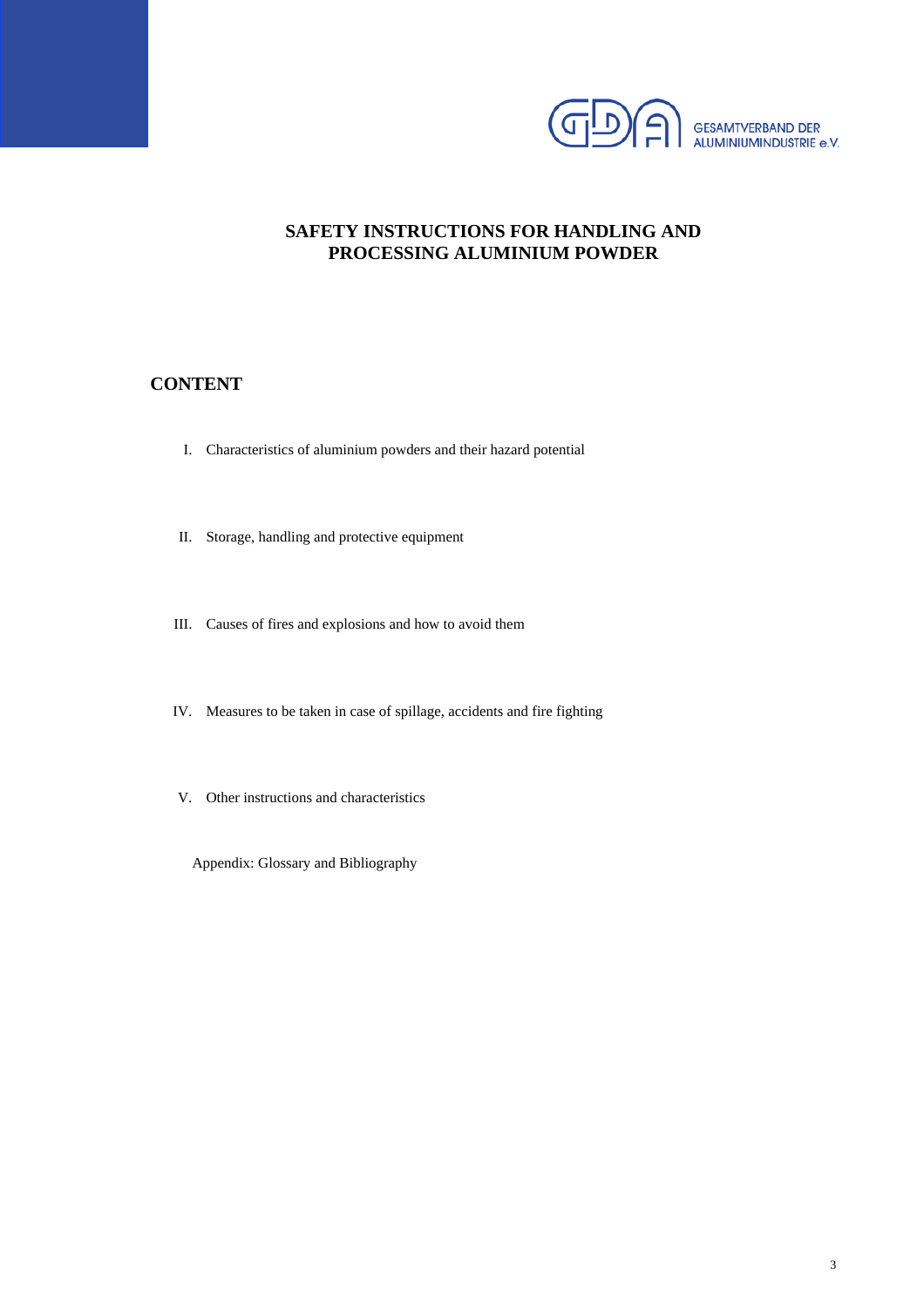

# **INTRODUCTION**

Aluminium powder can be safely transported, stored and processed if a few basic safety instructions are followed, as detailed, for example, in the relevant material safety sheet.

Nevertheless, as when dealing with combustible powders in general, the processing of aluminium powders involves a residual risk that is often underestimated. A precise knowledge of the specific properties of aluminium powder and safety measures that take these into account allows this risk to be minimised and permit the material to be handled safely.

This brochure gives an overview of the causes of safety risks and how to avoid them, and provides information on the correct way to handle aluminium powders. It is aimed mainly at the manufacturers of powder coatings, who incorporate aluminium powder in metal-effect powder coatings and all other users that have to deal with pure aluminium powders or powder mixtures with a high aluminium content.

The brochure is not aimed at users of dry-blended or bonded metallic powder coatings with an aluminium powder content less than 10% where one can rule out that there will not be any enrichment of the aluminium powder content above this figure during processing or in the resultant products, as in such cases the risk is due to the main components of the respective mixture (see Glossary: PTB-Bericht W50).

These safety instructions relate to the handling of aluminium powders in general and thus also include other methods of processing aluminium pigment powders. They are strongly oriented towards the existing German legislation for aluminium powder manufacturers.

By contrast, experience gained by users handling desensitised/stabilised aluminium powders has already shown that there is a significant reduction in the hazard potential. Regardless of this, however, it is imperative that one regards these safety instructions as the current best practice of German aluminium-pigment manufacturers and as a recommendation for the safest way of dealing with aluminium powders.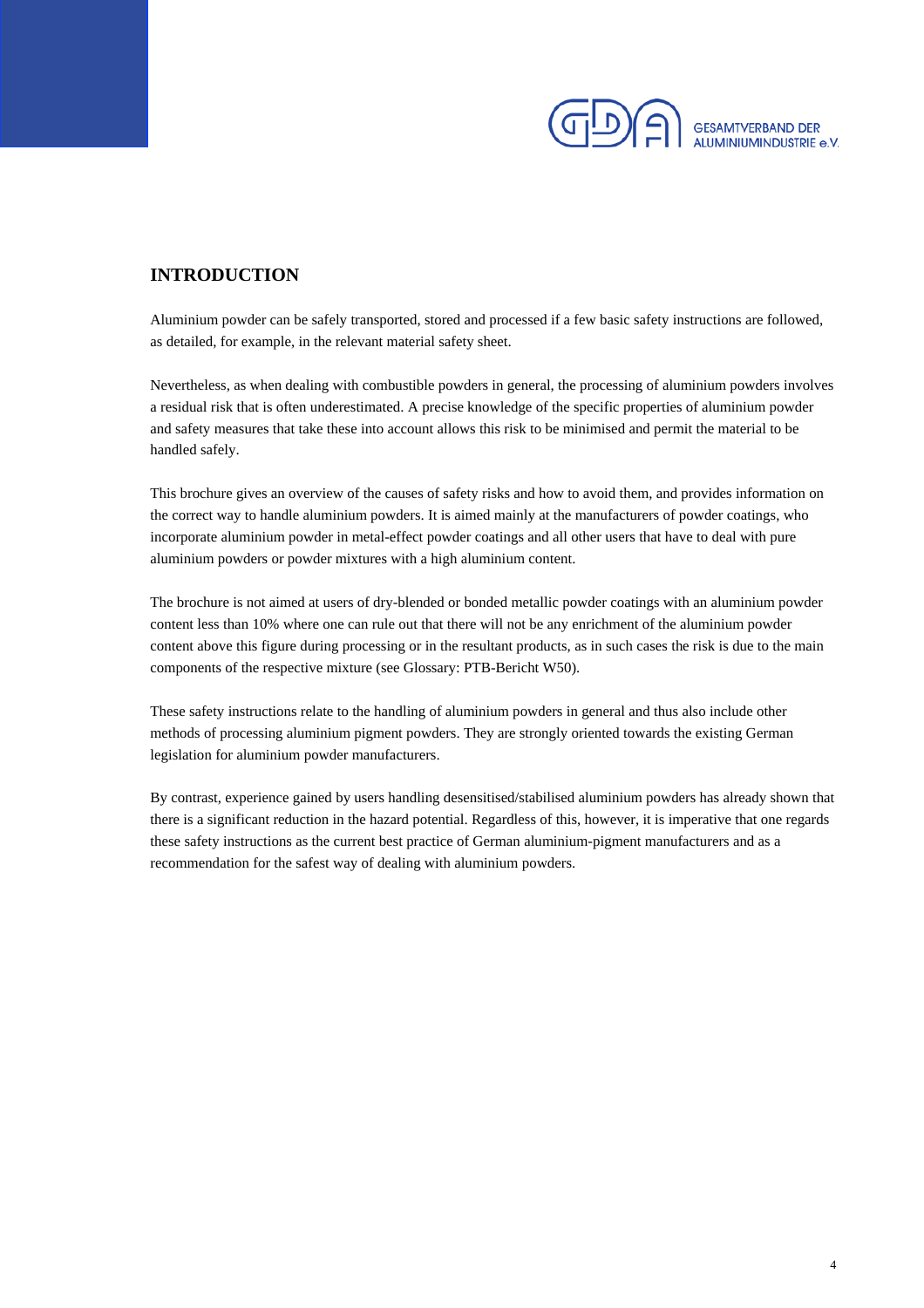

# **I. CHARACTERISTICS OF ALUMINIUM POWDERS AND THEIR HAZARD POTENTIAL**

#### **What are the most important properties of aluminium powder for correctly assessing the hazard potential?**

- Aluminium powder is combustible and classified as being flammable.
- Mixtures of aluminium powder and air are ignitable over a wide range of concentrations and can cause violent dust explosions.
- Highly flammable hydrogen can form on contact with water or other chemicals and present an additional risk of explosion, and possibly be responsible for causing a secondary dust explosion.
- The strong electrostatic charge on aluminium powder can lead to electrical discharges, which can possibly ignite a cloud of aluminium dust.



Fig. 1 Examples of electrostatic charges [1] left: metal drum on insulated base / right: person with insulated footwear

#### **How stable and how reactive is aluminium powder?**

- When aluminium powder burns, aluminium oxide is produced. No hazardous reaction products are formed.
- A strongly adherent, compact oxide film protects the aluminium surface (largely insoluble at  $pH$  4.5 8.5).
- Hazardous reactions:
	- o Aluminium reacts strongly with acids and alkalis (and also with water after prolonged contact) with the formation of highly flammable hydrogen. There is a danger of a fire or an explosion.
	- o Aluminium reacts strongly with oxidants (e.g. nitrates, sulphates, halogens, peroxides). There is a danger of a fire or an explosion
	- o Aluminium can react strongly on contact with halogens and simple halogenated hydrocarbons with the formation of, for example, hydrogen chloride or hydrochloric acid vapour.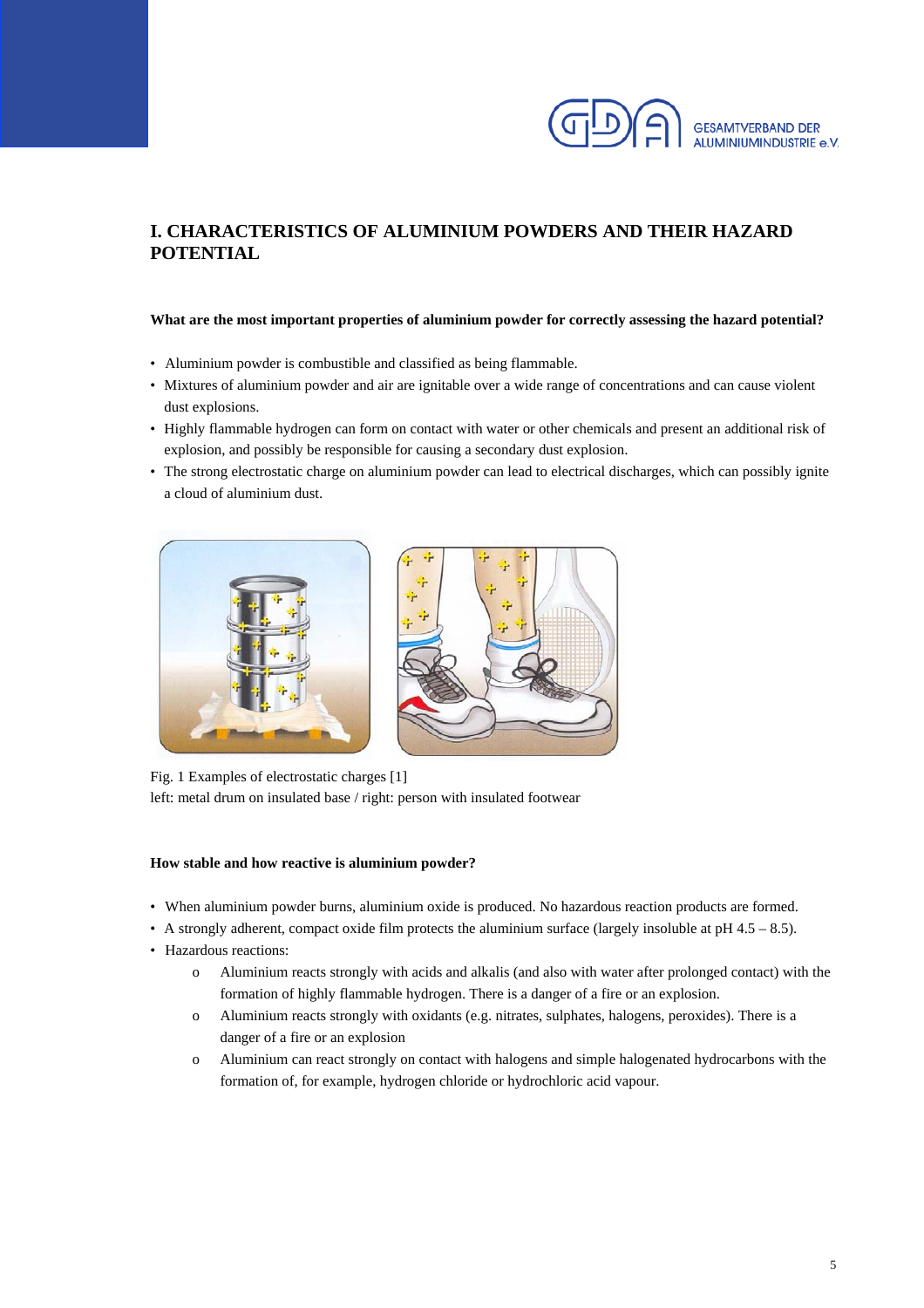

# **II. STORAGE, HANDLING AND PROTECTIVE EQUIPMENT**

#### **How should aluminium powder be stored?**

- The use of loading aids is imperative when unloading or placing in storage. Containers must not be thrown about or subjected to any other form of treatment that might cause damage.
- Storage should preferably be in rooms with a fire-resistant or non-combustible construction.
- One should ensure that there is good natural or forced ventilation of the storeroom and areas used for processing.
- Only those containers used by the metal pigment manufacturer for transport purposes should be used for storage. These original containers should be kept tightly sealed at all times. Damaged or leaking containers should be replaced immediately.
- The containers should be stacked in an orderly manner with a broad passageway for access. The height of the stack should be kept to a minimum.
- Aluminium powder should not stored in areas where there are flammable liquids or other combustible materials. The reason for this is that different fire fighting techniques are used in the event of a fire.
- Aluminium powder should not be stored together with incompatible substances, such as oxidants.
- Avoid accumulations of dust on floors, walls and other places in storage areas. In this respect, attention should be given to avoiding grooves and potential sites for deposits.
- Aluminium powder should be stored in a cool place, i.e. in the open it should be protected against direct sunlight. In addition, containers should be stored far enough away from steam pipes or radiators to prevent heating.
- Smoking and naked flames must be strictly prohibited in storage areas.
- Aluminium powder should be stored dry and any contact with water avoided. One should ensure that the containers are always protected against rain, snow and humidity. Leaks in steam pipelines, water pipes, radiators or roofs should be repaired immediately in order to avoid products coming into contact with water.
- There should not be any automatic fire-extinguishing systems (e.g. using sprinklers or carbon dioxide) in areas where aluminium powder is stored.
- If at all possible storage should be away from frequented areas.



Fig. 2 Avoid electrostatic charges: use conductive, earthed packaging materials (do not use plastic sacks or plastic containers) [1]

**What should be taken into account when handling aluminium powders?**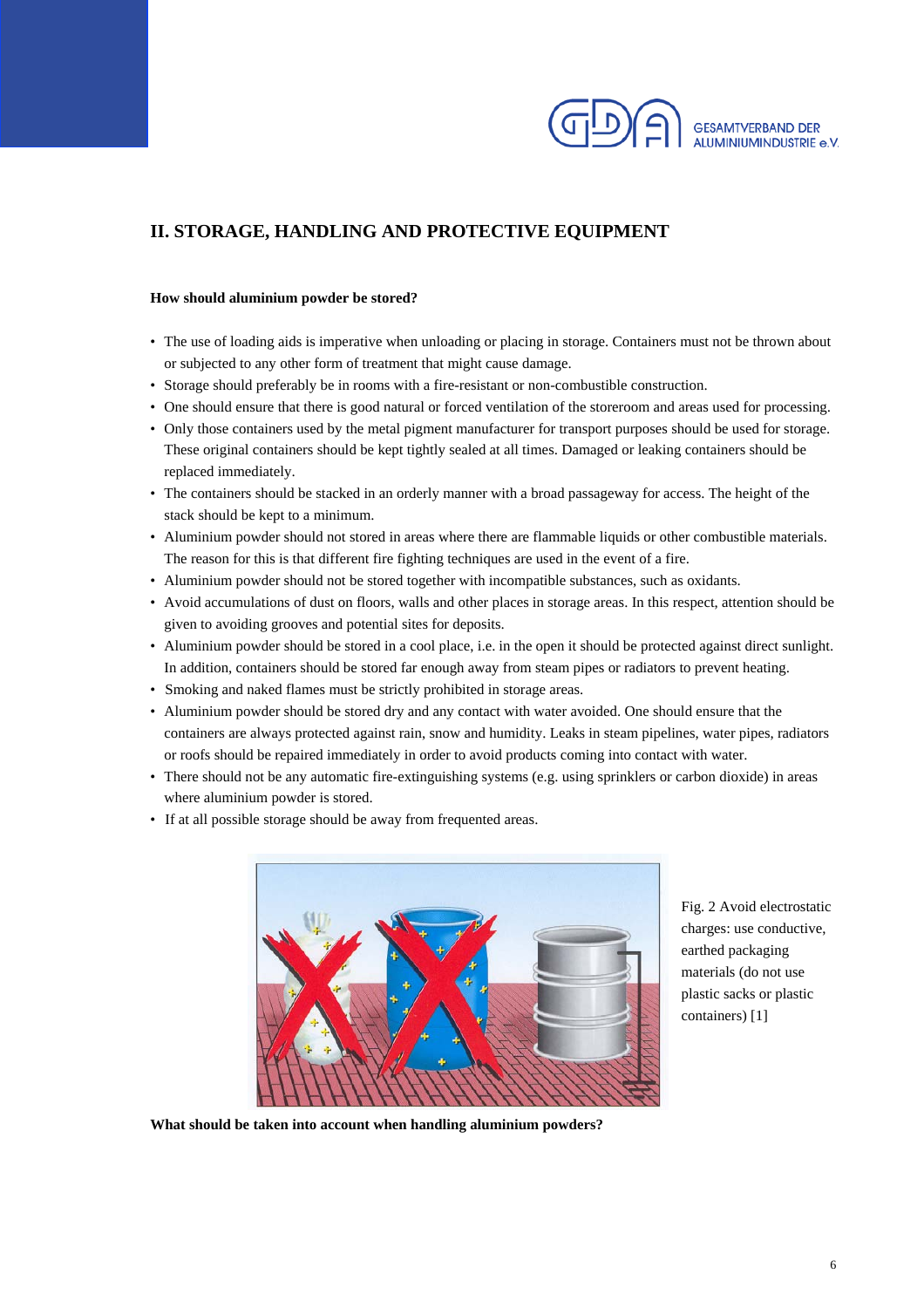

- Work in a low-dust environment and avoid dust formation. This means avoiding any conditions that can lead to powder particles being disturbed and forming a cloud of dust, especially when filling or transferring aluminium powders.
- Product containers should be kept closed, and only opened for a short time in order to take out material. Closing immediately after use provides protection against possible sources of ignition, impurities and humidity.
- The focus has to be on cleanliness in all areas where aluminium powder is stored and handled. Accumulations of dust on floors, walls and other places have to be avoided by the adoption of regular cleaning procedures.
- Strict avoidance of all potential sources of ignition (see also III., section "How can possible sources of ignition be avoided?"
- Avoid the ingress of oxygen by inerting in special cases.
- Where dust formation is possible and aluminium powder is being handled in the open, it is strongly recommended that employees wear personal protective equipment (for details see II., section "What protection should there be for people, equipment and buildings? Personal protective equipment"

Protective equipment is also absolutely essential when containers balloon out as a result of hydrogen formation following contact with moisture. If it is possible to do so without incurring any risks, the container should be isolated in a cool, dry, well ventilated place.

#### **What protection should there be for people, equipment and buildings?**

#### Personal protective equipment

Whenever dealing with aluminium powder in the open one should always wear at least the following personal protective equipment and no-one without protection should be allowed into the area.

- Respiratory protection: dust mask filter class FFP 1 (DIN EN 149) for normal dust formation; depending on the legal requirements, choose a higher class of protection for high dust concentrations (P2).
- Hand protection: leather gloves with long cuffs (DIN EN 388/407).
- Head / face protection: helmet with mesh for protection against heat or flames (DIN EN 166, wire mesh or plastic visor).
- Work wear: fire-retardant special fabric, rendered conductive (EN 531/1149-1/2), trousers without turn-ups, closed pockets.
- Foot protection: conductive safety shoes (DIN EN 345 S1-3).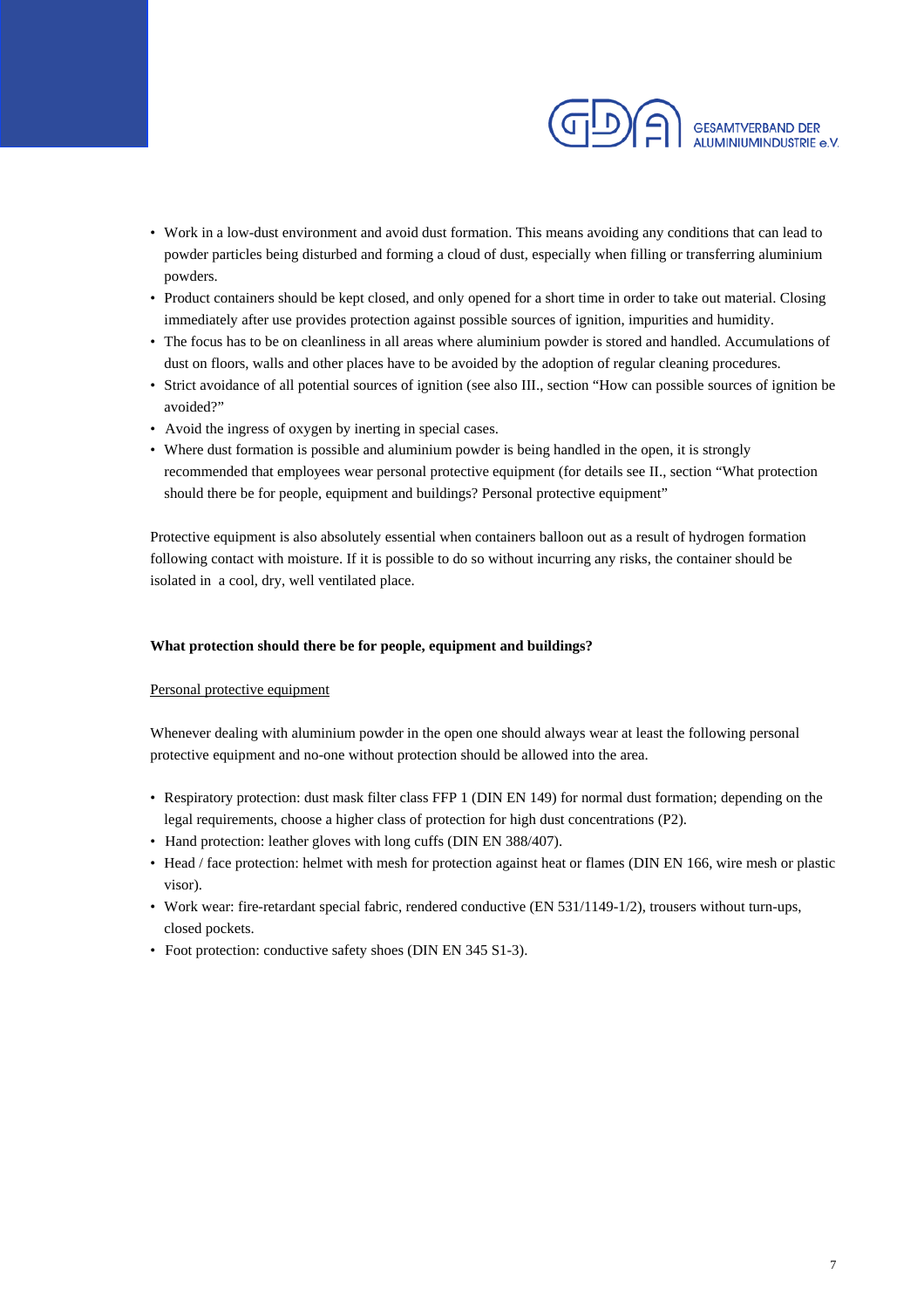





Fig. 3: left: Personal protective equipment with hand, head, face, and foot protection as well as work wear with special fire retardant fabric.

 Above: detailed view of a helmet with mesh for protection against heat or flames

#### Equipment and buildings

- Ensure that there is adequate natural or forced ventilation in storage and work areas.
- Avoid sources of ignition: introduce a strict ban on smoking and a ban on naked lights, blowtorches, welding equipment and naked flames in the storage and work areas.
- When handling/using aluminium powder one should use tools or shovels that do not produce sparks (aluminium, wood, brass, stainless steel). Do not use plastics or low-alloy steels.
- Classification of the working area into explosion-hazard zones in accordance with European Directive 1999/92/EC and use of explosion-proof electrical and mechanical devices appropriate for the application in accordance with ATEX Product Guideline 94/9/EC
- Where local exhaust ventilation is used to avoid dust formation, applicable regulations and procedures must be adhered to (e.g. BGR 109). There is a danger of a dust explosion if aluminium powder accumulates in the ventilation system and filter.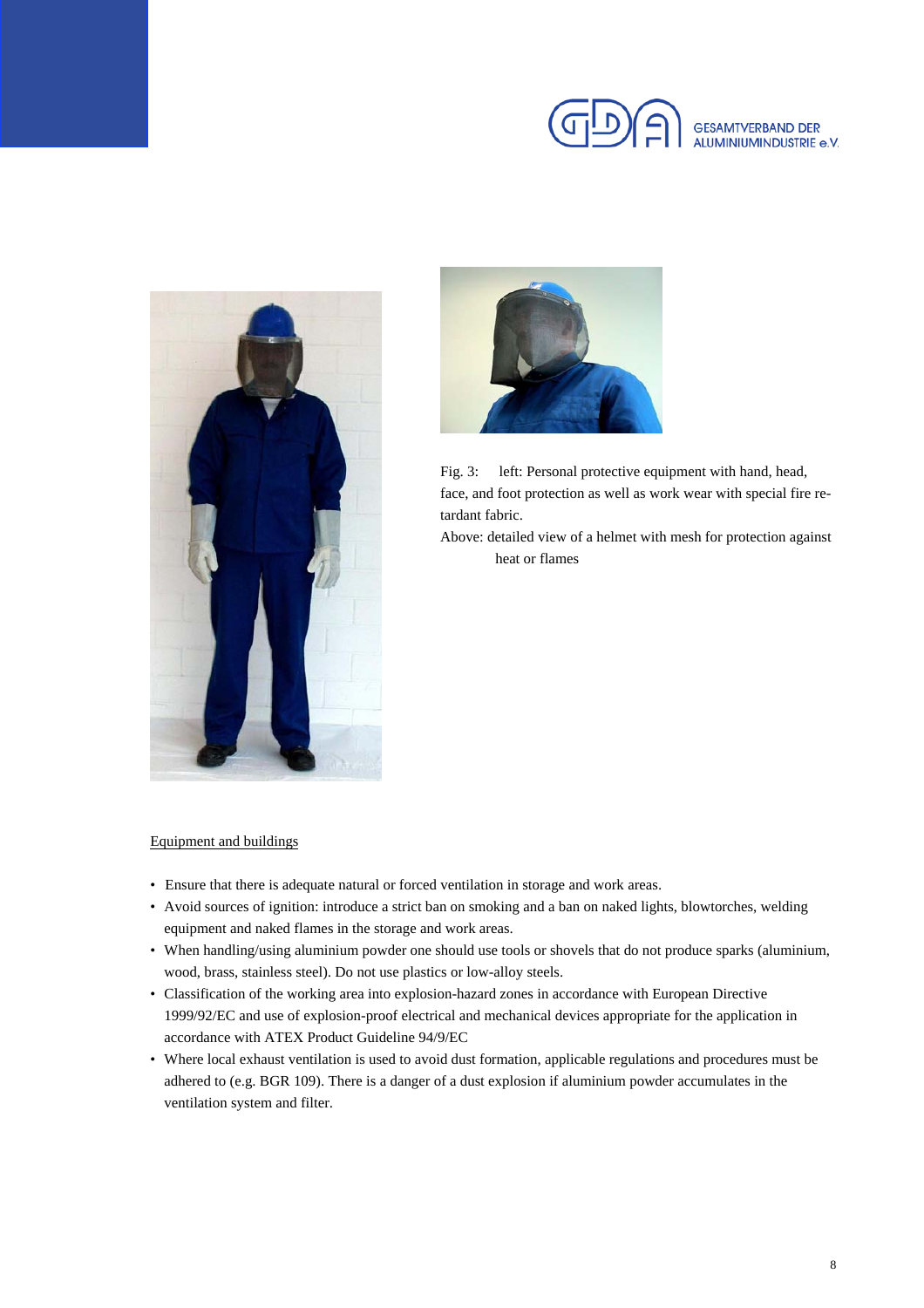

#### **What health risks are involved?**

Aluminium pigments have no associated toxicity. If handled correctly, many years of experience indicates that no harmful effects whatsoever are known.

• Dust can cause irritation to the eyes and respiratory tract.

#### Hygiene

• Pay attention to hygiene when working: do not eat, drink, smoke or take snuff when dealing with the product. Clean the skin with soap and water. Change work clothes if contaminated and before leaving the works.

## **III. CAUSES OF FIRES AND EXPLOSIONS AND HOW TO AVOID THEM**

#### **What can cause a fire or an explosion?**

In order for a fire or explosion to occur, three elements must be present simultaneously:

- a combustible substance (in this case: aluminium powder)
- oxygen
- a source of ignition

#### **What measures can be adopted to prevent fires and explosions?**

- Limit the dust concentration by avoiding the release of dust or cloud formation.
- Inert by preventing the ingress of oxygen (e.g. within closed units).
- Avoid sources of ignition.
- In addition one can reduce the damaging effects of explosions by adopting constructive explosion protection measures, such as a construction that is blast-resistant or resistant to explosion shockwaves, and explosion isolation and suppression.

#### **What are possible sources of ignition for aluminium powder?**

• Naked flames

e.g. flames from matches or cigarette lighters, furnaces, blowtorches, welding or cutting flames, combustion engines

• Hot surfaces

e.g. walls of boilers, hot pipe work, soldering irons, parts of machines (bearings) that overheat, hot gases

• Electric sparks and sources of sparks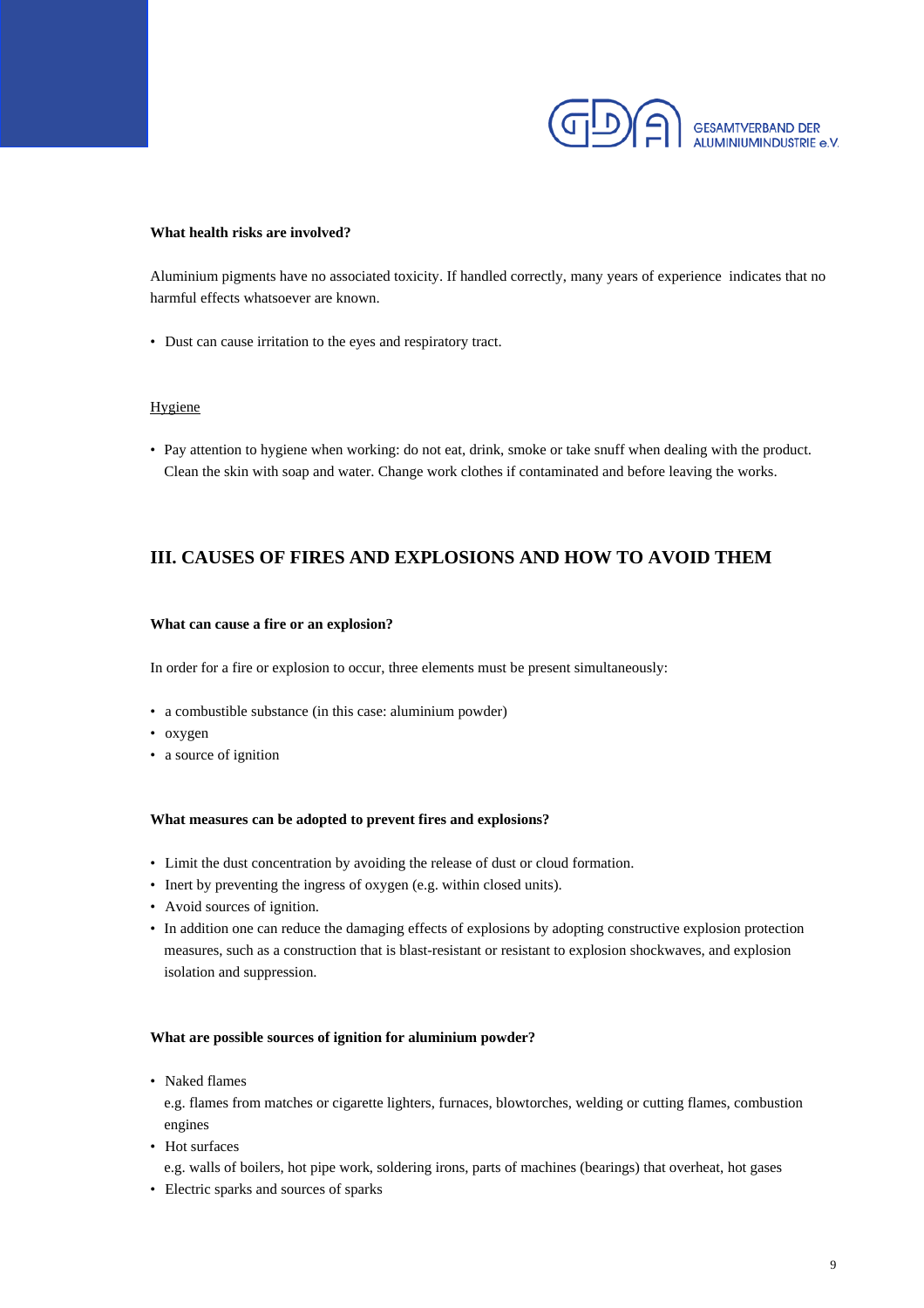

e.g. loose contacts, overloaded power cables, faulty control systems, arcs and sparks on switches, light bulbs, flashlights, electrical as well as battery-operated equipment

- Electrostatic discharges non-earthed parts of plant or containers, unsuitable tools und fixtures, unsuitable clothing
- Friction or mechanical sparks e.g. grinding, hammering of machine parts, tools, containers
- lightning strikes Voltage surges in cables or plant caused by a lightning strike

#### **How can possible sources of ignition be avoided?**

- Observe a general ban on smoking; only allow smoking in designated areas that are marked accordingly and that are far enough away from the processing and storage areas.
- Do not allow matches, lighters or other items that can produce spark to be taken into the processing or storage areas.
- Do not allow any naked flames, lights or sparks in the processing and storage areas or in dusty areas. Introduce a system of hot-work permits for work involving an ignition risk.
- Avoid friction sparks and inadvertent metal–metal or metal–concrete contact.
- Avoid any contact whatsoever of aluminium powder or items made from aluminium with rust or rusty metal parts as incendive sparks can be produced (thermite reaction).
- Avoid electrostatic charges as otherwise electrostatic discharge sparks can occur.

#### **How can electrostatic discharges be avoided?**

Protection against electrostatic discharges is essential, particularly in view of the low minimum ignition energy of fine powders  $(< 1$  mJ).

- Only use conductive tools and containers (do not use plastic tools or plastic containers, or plastic sacks for transfer processes) as aluminium powder builds up an electrical charge when in contact with a non-conductive surface. When cleaning, for example, only use brushes with natural bristles (coconut, horsehair, etc.).
- Earthing is absolutely essential (see also BGR 132 "Avoidance of ignition hazards due to electrostatic charges").
- When handling and processing aluminium powders it is essential that there is electrical contact between the plant components and that they are earthed to discharge static electricity.

Portable items (e.g. for filling containers or transferring the contents from one container to another) also have to be connected in an electrically conductive manner and earthed. Thus even when transferring the contents by hand connect earthing, clips to the containers and ensure that the tools used are adequately earthed via the person using them or earth them separately.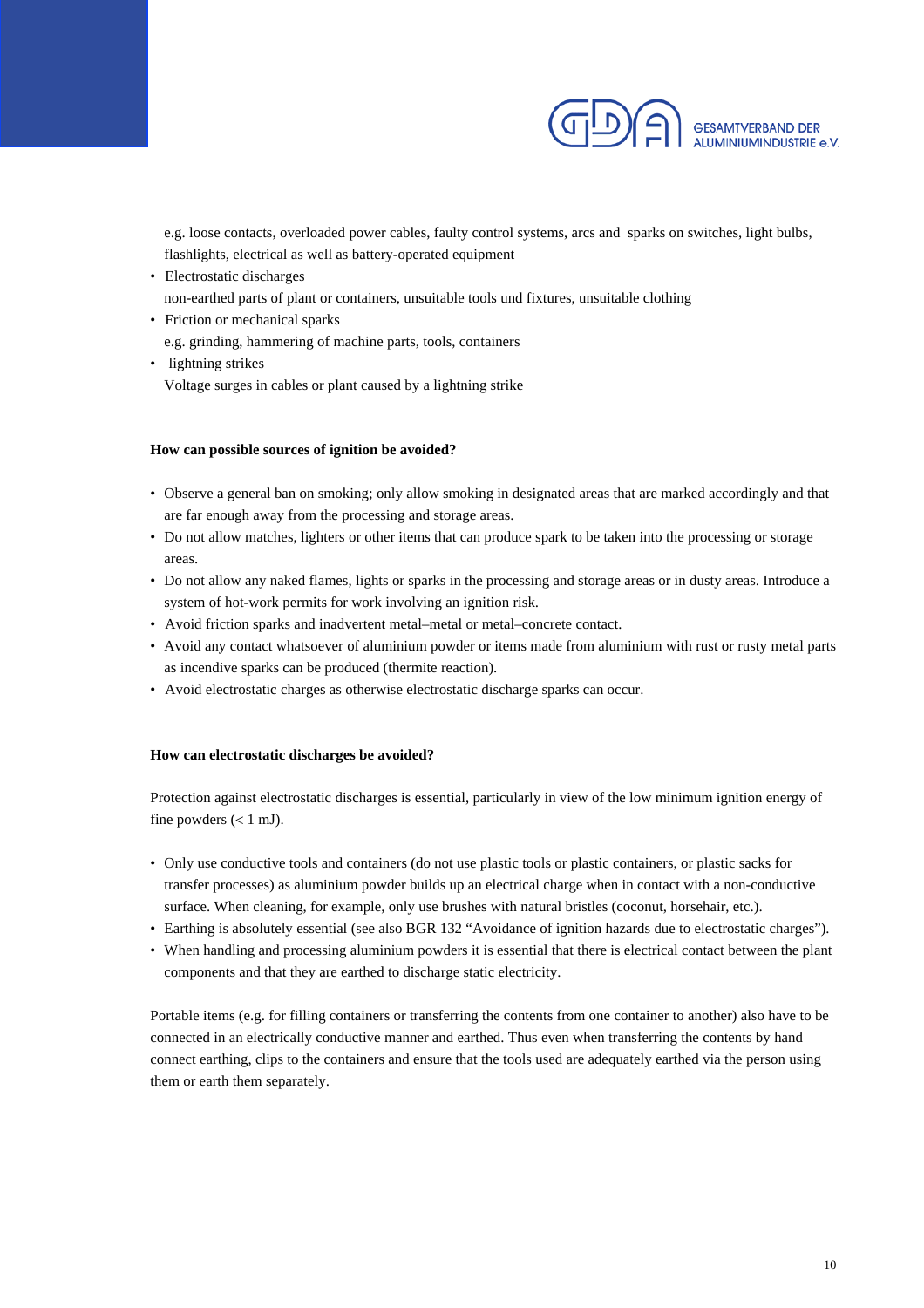



Fig. 4 Examples of how to avoid spark discharges by earthing all conductive parts and products [1]



Fig. 5 Earth all portable and fixed items of equipment [1]

#### **What effect does inerting have?**

Inerting with nitrogen can markedly increase safety for certain processes, parts of the plant and equipment, especially if one cannot be certain that all possible sources of ignition have been eliminated (e.g. processes to fill, transfer and empty powder having a high aluminium content on a large scale, and mixing processes).

- When mixing aluminium powder with other dry constituents one should avoid frictional heat. The best mixer for a dry mixing operation is one that does not have any moving parts (e.g. a double-cone mixer). It is recommended to inert mixers – especially those with moving internal parts – by nitrogen blanketing because dust clouds will form on a large scale.
- Do not create a completely inert atmosphere when creating large amounts of fresh surface, e.g. by secondary granulation. One needs an oxygen content of approx. 5% here to ensure saturation of the new surfaces.
- Remove nitrogen carefully from working areas to eliminate any risk of suffocation.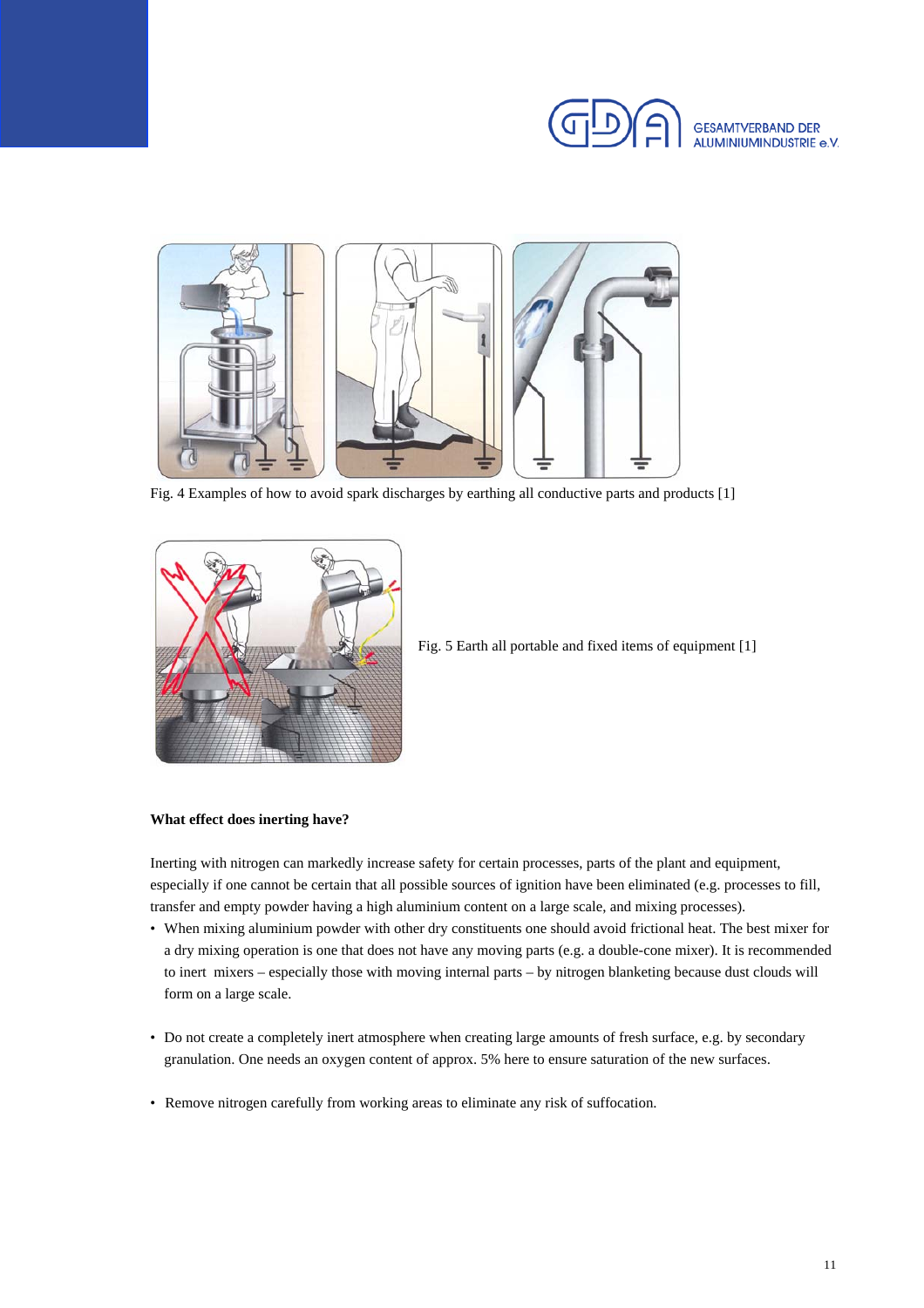



Fig. 6 Avoidance of an explosible atmosphere: inerting [1]

# **IV. MEASURES TO BE TAKEN IN CASE OF SPILLAGE, ACCIDENTS AND FIREFIGHTING**

#### **What needs to be considered if aluminium powder escapes?**

- Collect spilt aluminium powder immediately avoiding dust formation. Use brushes with natural hair bristles and conductive shovels that do not produce sparks. Do not flush away with water or aqueous cleaners.
- Do not use a vacuum cleaner.

#### **What needs to be considered when fire fighting?**

- Use a suitable extinguishing medium dry sand or extinguishing powders for Class D fires.
- Keep sufficient quantities of dry sand and shovels available.
- Covering with sand has to be carried out carefully using a long-handled shovel.
- Strictly avoid stirring up the burning powder.
- Never use water, carbon dioxide or foam on burning aluminium.
- Information on the correct way to tackle metal fires should also be given to external fire fighters.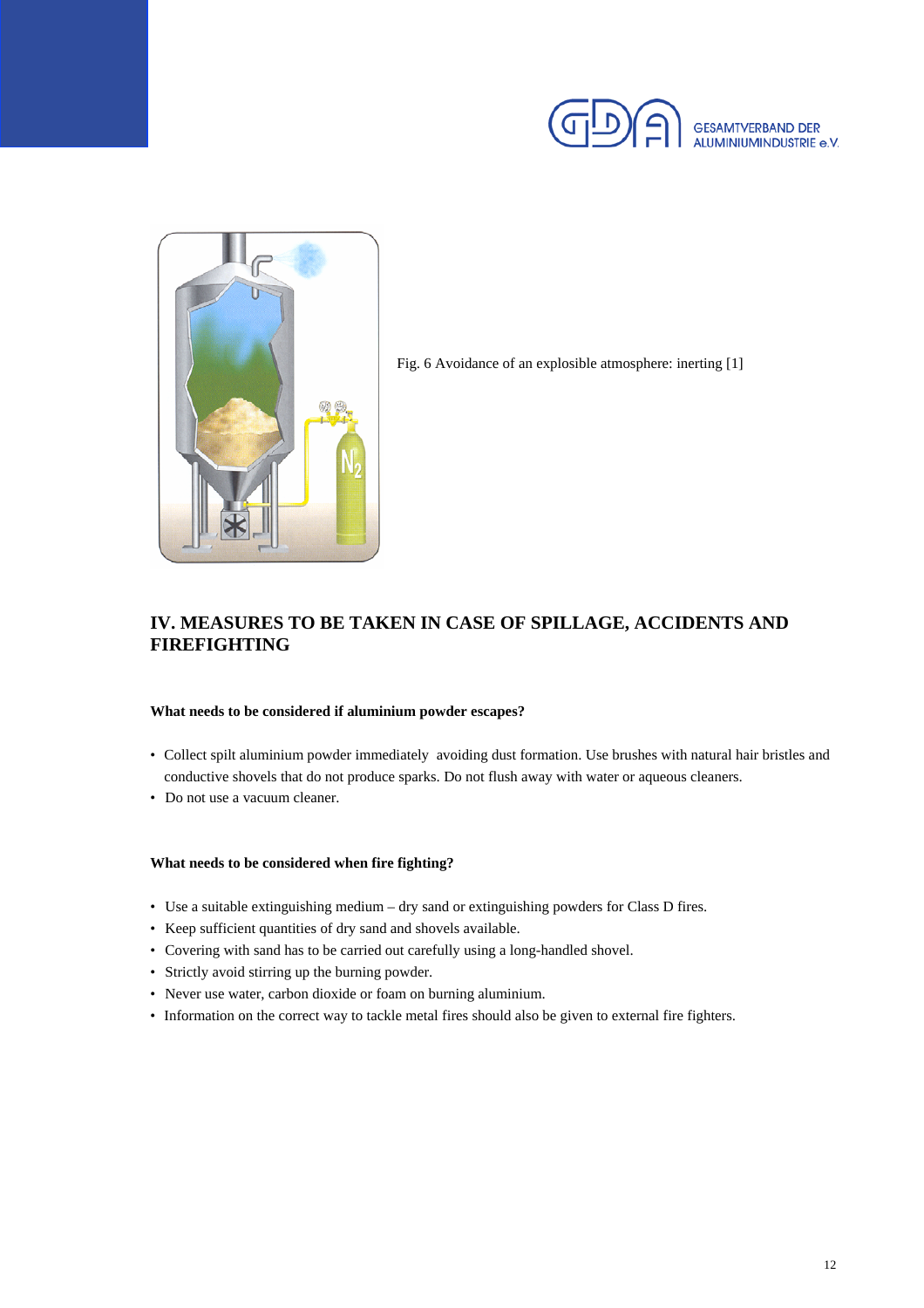

#### **What first-aid measures should be adopted?**

- Toxicology: aluminium pigments have no associated toxicity. Many years of experience indicates that, if handled correctly, there are no harmful effects whatsoever.
- Inhalation: remove the person from the hazardous area and make sure he or she gets fresh air.
- Contact with the skin: wash with soap and water, remove contaminated clothing. In general the product is not irritating to the skin.
- Contact with the eyes: flush with plenty of water; seek medical attention for eyes if irritation persists.
- Ingestion: do not induce vomiting, seek medical attention.

# **V. OTHER INSTRUCTIONS AND CHARACTERISTICS**

#### **What is important for environmental protection?**

- Keep product out of sewers or drains, or water courses.
- Inform authorities if large quantities of product enter sewers or drains, or water courses.
- Aluminium powder is not classified as being water-polluting.

#### **What needs to be considered when collecting and disposing of waste?**

- Collect waste in sealable sheet-metal containers (protected against dripping water and splashes). Avoid mixing with sweeps.
- Ensure that disposal is via a secure landfill or incineration plant, observe local regulations.
- Packaging material can be recycled when completely empty and cleaned.
- Waste that has become damp should only be collected in special containers from which it is possible for any hydrogen to escape.
- European waste code: 12 01 04 non-ferrous dust and particles (Council Decision 2000/532/EC)

#### Dust limit values

Aluminium is classified as an inert dust and is subject to the general dust limit value (TRGS 900).

| German limit values:                       | $10 \text{ mg/m}$ (for total dust)     |
|--------------------------------------------|----------------------------------------|
|                                            | $3 \text{ mg/m}$ (for respirable dust) |
| National legislation has to be considered. |                                        |
| Fire and explosion characteristics         |                                        |
|                                            |                                        |
| Combustibility:                            | Combustion class number BZ 4           |
|                                            | (spread of a glowing fire)             |
| Lower explosion limit:                     | $30 \text{ g/m}$ (fine powder)         |
|                                            | to 60 $g/m3$ (coarser powder)          |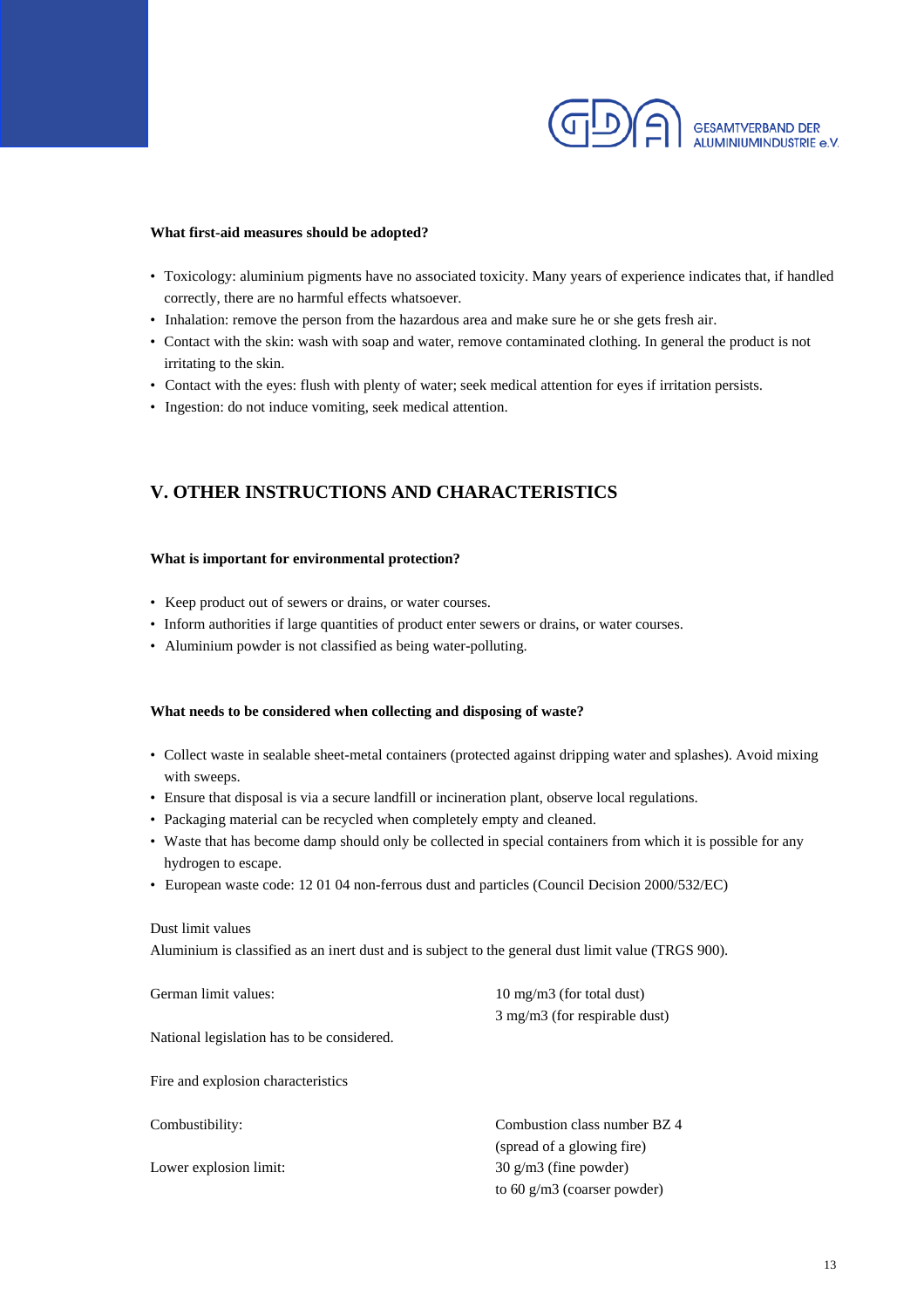

| Kst value:                               | $>$ 300 bar m/s                             |
|------------------------------------------|---------------------------------------------|
|                                          | (with finer particles up to $1100$ bar m/s) |
|                                          | corresponds to dust explosion class 3       |
| Max. explosion pressure:                 | up to 12.5 bar (depending on fineness)      |
| Minimum ignition energy MIE:             | < 1 mJ (for the finest powder, increases    |
|                                          | rapidly for coarser powders)                |
| Ignition temperature of dust cloud:      | $>$ 400 °C                                  |
| Ignition temperature of dust layer:      | $>$ 230 °C                                  |
| Limiting oxygen concentration in $N_2$ : | 5 % (BGR 104)                               |
| Hazardous substances labelling           |                                             |

Specification: aluminium powder, desensitised

Labelling in accordance with Directive 2001/59/EC:

- Danger symbol: "F" highly flammable
- Risk phrases
	- R 10 Flammable
	- R 15 Contact with water liberates extremely flammable gases
- Safety phrases
	- S 7/8 Keep container tightly closed and dry
	- S 43 In case of fire use dry sand or dry extinguishing powders for Class D fires, never use water

#### Transport class

UN 1309, aluminium powder, coated; Class 4.1 flammable solid material; Packaging group II (ADR/RID 2007)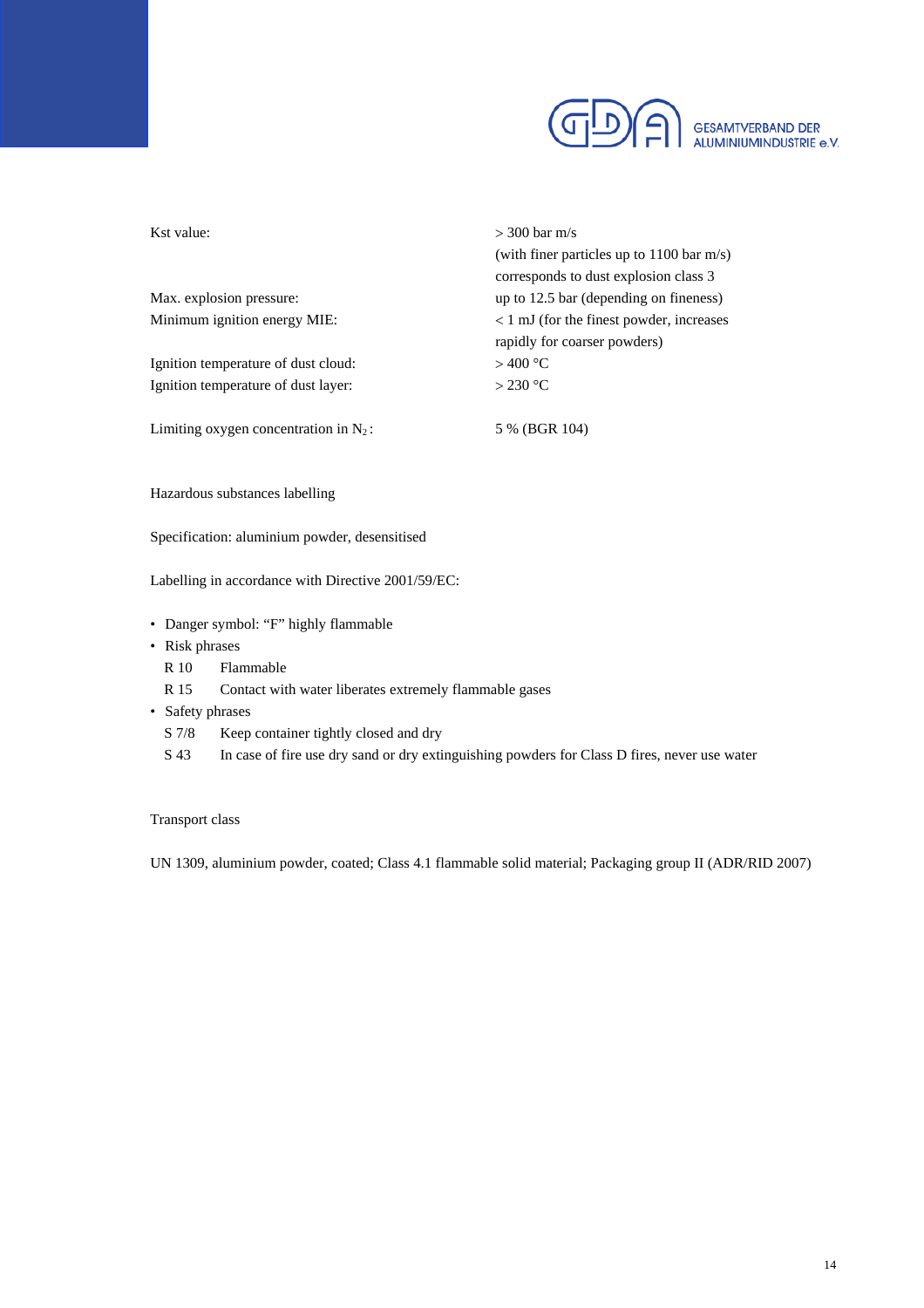

# **APPENDIX**

## **GLOSSARY**

#### Flammability

A substance is regarded as being flammable if it continues to burn once it has caught fire even if the source of the ignition is removed. Consequently, light metals and their alloys (such as aluminium) in powder form are flammable.

#### Explosion

A violent oxidation or decomposition reaction with an increase in temperature, pressure or both simultaneously. In connection with the topics discussed, so-called dust or detonating gas explosions are of interest.

#### Explosion limits

Explosion limits are the lower and upper limits of the concentration range of a flammable substance in air between which a mixture of the substance and air can be made to explode by means of heating or sparks

Kst value: maximum rate of pressure rise (dp/dt max)

The maximum rate of pressure rise determined under specified test conditions in a closed container when explosion of an explosible atmosphere occurs.

#### Maximum explosion pressure (p max)

The maximum pressure determined under specified conditions in a closed container when explosion of an explosible atmosphere occurs.

Minimum ignition energy (MIE)

The smallest quantity of electrical energy stored in a capacitor that upon discharge is sufficient to ignite the most easily ignitable mixture of dust and air under specified test conditions.

#### Minimum ignition temperature of dust cloud

The lowest temperature of a hot surface at which the most flammable mixture of dust and air ignites under specified test conditions.

#### Minimum ignition temperature of dust layer

The lowest temperature of a hot surface on which ignition of a layer of dust occurs under specified test conditions.

#### Limiting oxygen concentration (LOC)

The maximum oxygen concentration in a dust/air/inert gas mixture at which an explosion does not occur under specified test conditions

Dust limit value: workplace limit value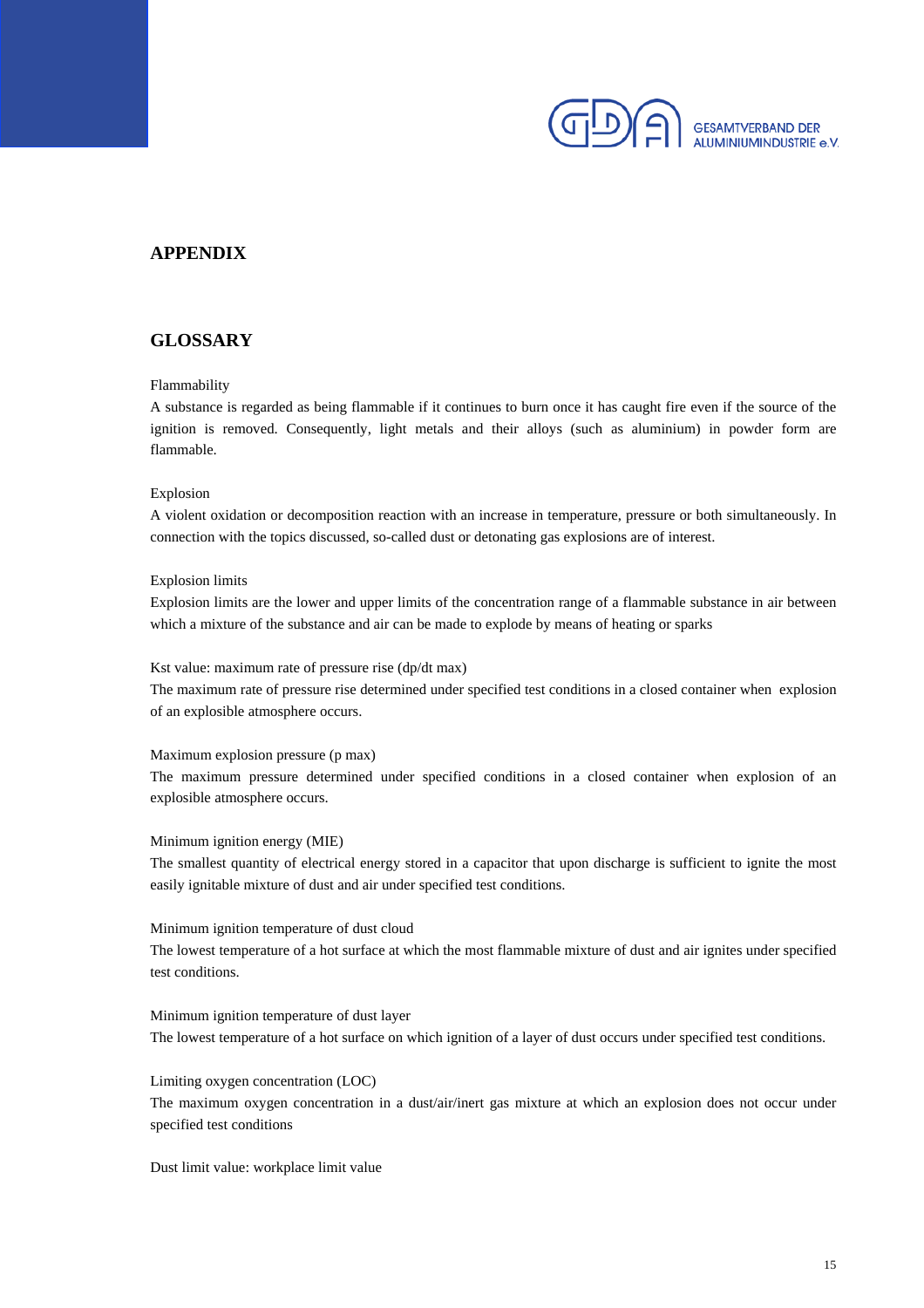

The dust limit value is the concentration of a substance in the air at a workplace that generally speaking does not impair a worker's health (Paragraph 3 Section 5 of German Ordinance on Hazardous Substances, GefStoffV).

## **BIBLIOGRAPHY**

Specialist literature and picture credits

All figures taken from:

[1] ISSA Prevention Series No. 2017 (G); *Statische Elektrizität: Zündgefahren und Schutzmassnahmen*; International Section for the Prevention of Occupational Risks in the Chemical Industry; Kurfürsten Anlage 62, D-69115 Heidelberg, Germany (in German: Static electricity: ignition risks and protective measures)

[2] Ullmanns Enzyklopädie der Technischen Chemie. Band A20: *Anorganische Pigmente*. Weinheim 1992 (in German: *Inorganic Pigments*)

[3] Merian, E.: *Metalle in der Umwelt*. Weinheim 1994 (in German: *Metals in the Environment*)

[4] Bartknecht, W.: *Dust explosions – cause, prevention, protection.* Berlin/Heidelberg/New York 1989

[5] PTB-Bericht W50: Vermeiden der Entzündung pulverförmiger Sprühstoffe (Pulverlacke) bei elektrostatischem Pulverbeschichten. Braunschweig July 1996 (in German: "Prevention of the ignition of spraying materials in powder form (powder coatings) during electrostatic powder coating")

#### **Legislation and guidelines**

BGV D13 Vermeidung von Zündgefahren infolge elektrostatischer Aufladungen (formerly VBG 56) of 01.10.1981; edition dated 01.01.1993. Edel- und Unedelmetall Berufsgenossenschaft (in German: "Accident Prevention Regulation: Production and processing of aluminium powder")

Directive 1999/92/EC of the European Parliament and the Council of 16 December 1999 on minimum requirements for improving the safety and health protection of workers potentially at risk from explosive atmospheres (15th individual directive within the meaning of Article 16(1) of Directive 89/391/EEC; http://ec.europa.eu/enterprise/atex/dir92-en.pdf

Directive 94/9/EC of the European Parliament and the Council of 23 March 1994 on the approximation of the laws of the Member States concerning equipment and protective systems intended for use in potentially explosive atmospheres – ATEX Product Guideline; http://ec.europa.eu/enterprise/atex/direct/text94-9.htm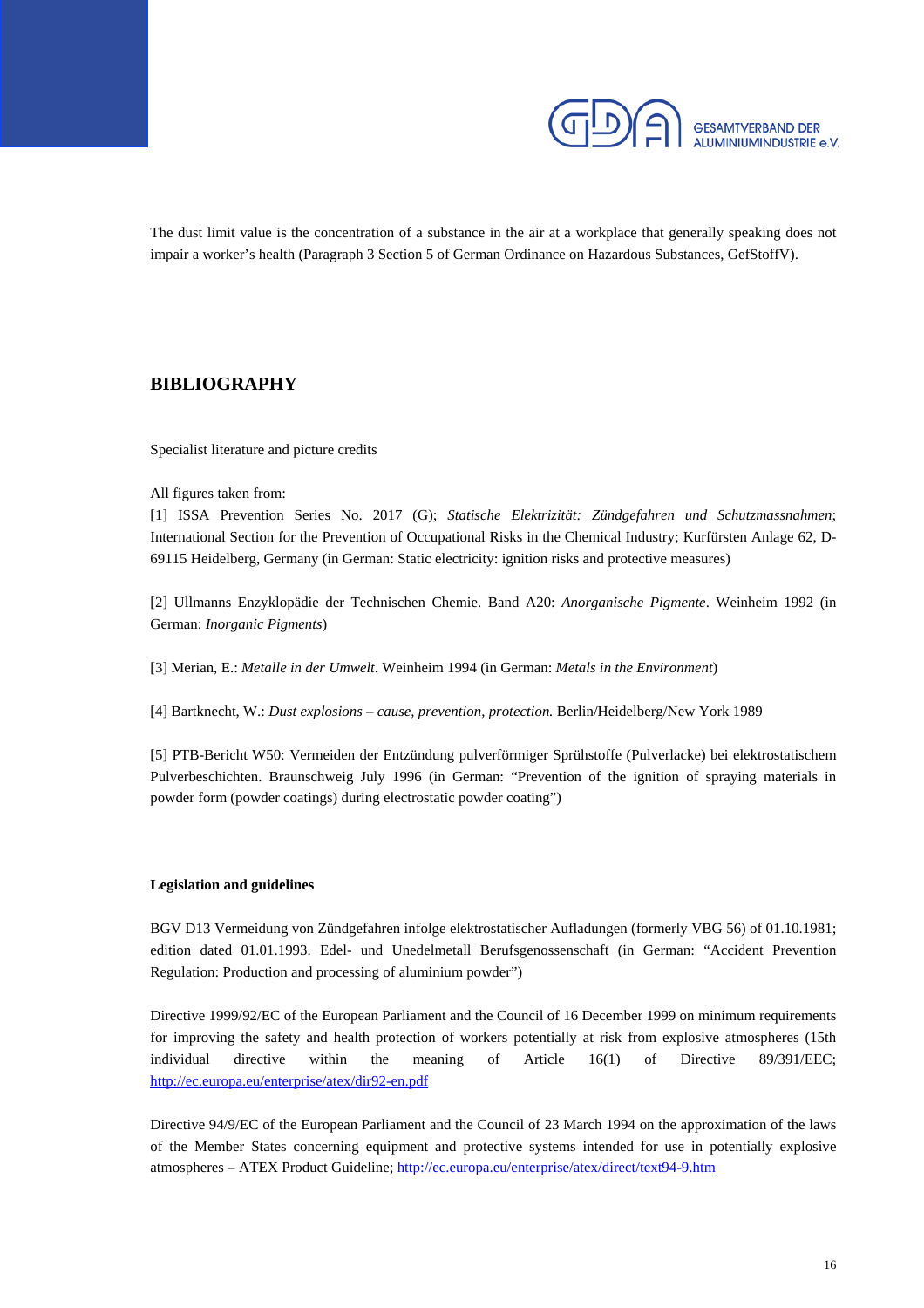

Commission Directive 2004/73/EC of  $29<sup>th</sup>$  April 2004 on adapting to technical progress for the 29th time Council Directive 67/548/EEC on the approximation of the laws, regulations and administrative provisions relating to the classification, packaging and labelling of dangerous substances; http://europa.eu.int/eurlex/pri/en/oj/dat/2001/l\_225/l\_22520010821en00010333.pdf

Verordnung zur Einführung des Europäischen Abfallkatalogs EAK-Verordnung, EAKV vom 13.09.1996, Federal Law Gazette I 1996, p. 1428 (RL 2000/532/EG) (in German: "Decree concerning the establishment of a European waste list (EWL); EWL Decree dated 13 September 1996")

BGR 132 Vermeidung von Zündgefahren infolge elektrostatischer Aufladungen (previously ZH 1/200), Hauptverband der gewerblichen Berufsgenossenschaften Fachausschuss "Chemie" der BGZ, March 2003, updated July 2004 (in German: "Avoidance of ignition hazards due to electrostatic charges")

BGR 109 Richtlinien zur Vermeidung der Gefahren von Staubexplosionen beim Schleifen, Bürsten und Polieren von Aluminium und seinen Legierungen (previously ZH 1/32), Hauptverband der gewerblichen Berufsgenossenschaften Fachausschuss "Eisen und Metall I", April 1990 (in German: "Guidelines for avoiding hazards from dust explosions during the grinding, brushing and polishing of aluminium and its alloys")

BGR 104 Explosionsschutz-Regeln. Regeln für das Vermeiden der Gefahren durch explosionsfähige Atmosphäre mit Beispielsammlung (previously ZH 1/10), Hauptverband der gewerblichen Berufsgenossenschaften Fachausschuss "Chemie" December 2002 (in German: Explosion protection rules. Rules for avoiding dangers caused by potentially explosive atmospheres with a collection of examples)

Technische Regel für Gefahrstoffe TRGS 900. Grenzwerte in der Luft am Arbeitsplatz. Luftgrenzwerte, published October 2000; status as per September 2003 (In German: "Technical Regulations for Hazardous Substances TRGS 900. Limiting values in the air at the workplace. Limiting values in the air")

European Agreement Concerning the International Carriage of Dangerous Goods by Road (ADR) from 30.09.1957: General provisions and provisions concerning dangerous substances and articles, version from 20.09.2005

National legislation has to be considered.

Information on European legislation can be found on the websites: http://eur-lex.europa.eu/

#### **Standards**

DIN EN 1127-1, published October 1997

Explosive atmospheres - Explosion prevention and protection - Part 1: Basic concepts and methodology. German version of EN 1127-1: 1997

DIN EN 50014, published February 2000 Electrical apparatus for potentially explosive atmospheres. General requirements. German version of EN 50014: 1997, Corrigendum: 1998, A1: 1999, A2: 1999

DIN EN 13463-1, published April 2002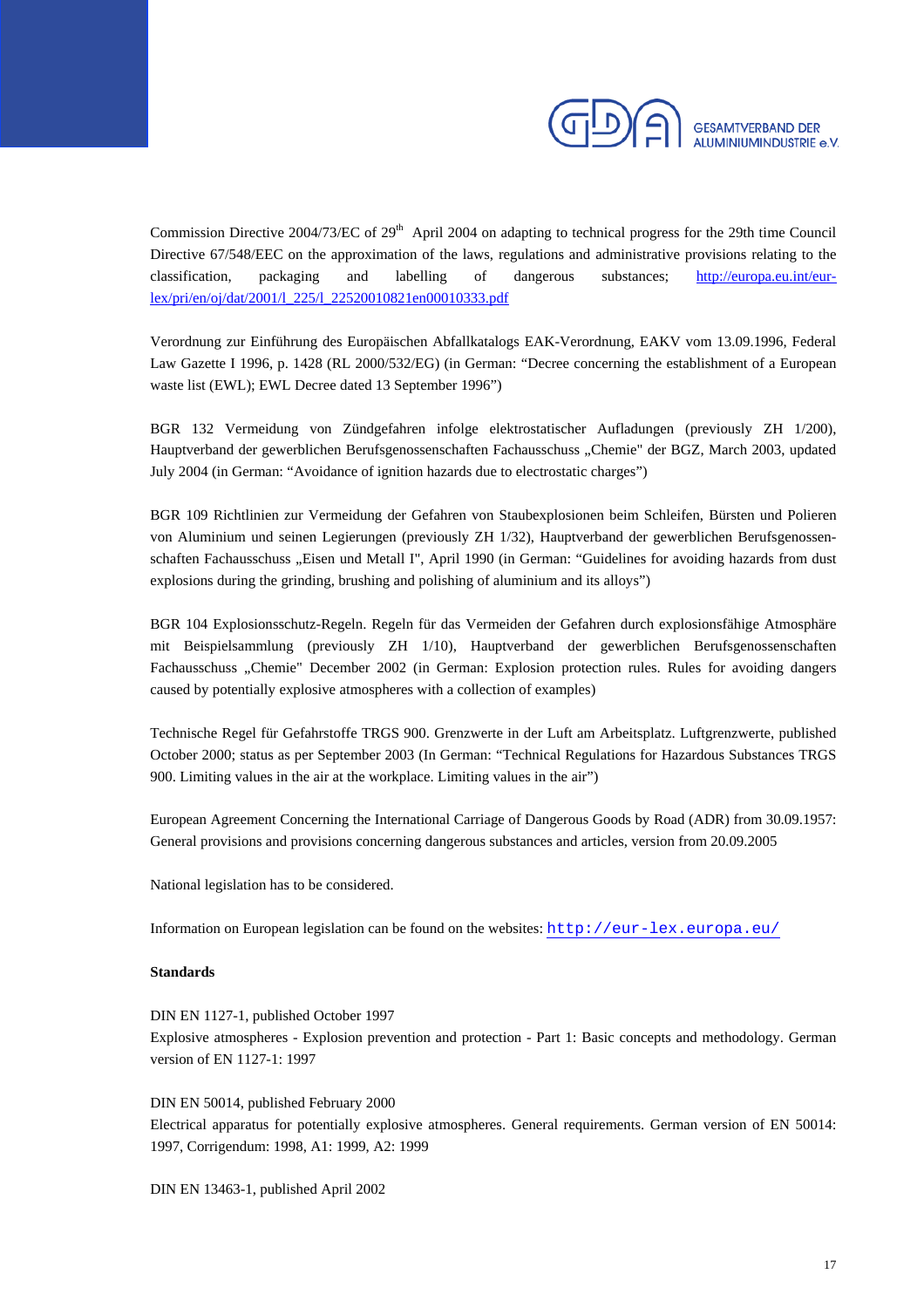

Non-electrical equipment for potentially explosive atmospheres - Part 1: Basic method and requirements; German version of EN 13463-1:2001